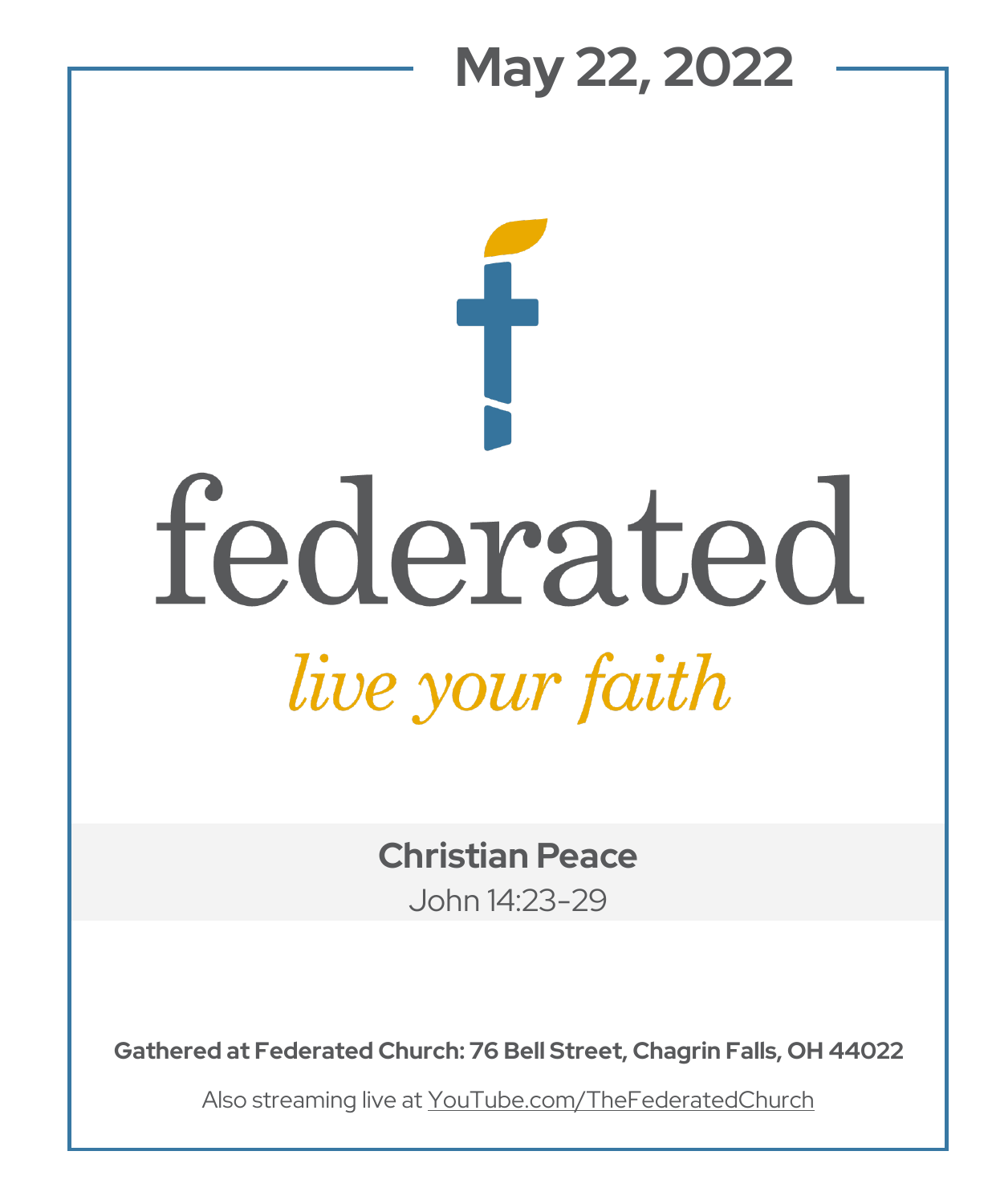

| May 22, 2022                                                                 | <b>Sixth Sunday of Easter</b>                                                                                                                                                                                                                                                                                                                                                                                                                                                                                                                                                                                                                                                                                                                                                                                                                                                                                                                                                           | <b>10 AM</b>               |
|------------------------------------------------------------------------------|-----------------------------------------------------------------------------------------------------------------------------------------------------------------------------------------------------------------------------------------------------------------------------------------------------------------------------------------------------------------------------------------------------------------------------------------------------------------------------------------------------------------------------------------------------------------------------------------------------------------------------------------------------------------------------------------------------------------------------------------------------------------------------------------------------------------------------------------------------------------------------------------------------------------------------------------------------------------------------------------|----------------------------|
|                                                                              | Chimes indicate the service is starting, and silence is appreciated to prepare for worship.                                                                                                                                                                                                                                                                                                                                                                                                                                                                                                                                                                                                                                                                                                                                                                                                                                                                                             |                            |
| <b>Prelude</b>                                                               | More Love to Thee, O Christ (J. Evanovich)                                                                                                                                                                                                                                                                                                                                                                                                                                                                                                                                                                                                                                                                                                                                                                                                                                                                                                                                              | Marcia Snavely, organ      |
|                                                                              | <b>Welcome and Announcements</b>                                                                                                                                                                                                                                                                                                                                                                                                                                                                                                                                                                                                                                                                                                                                                                                                                                                                                                                                                        | Rev. Hamilton Throckmorton |
| ****                                                                         |                                                                                                                                                                                                                                                                                                                                                                                                                                                                                                                                                                                                                                                                                                                                                                                                                                                                                                                                                                                         |                            |
| <b>Introit</b>                                                               | Glorious Peace (Patti Drennan)                                                                                                                                                                                                                                                                                                                                                                                                                                                                                                                                                                                                                                                                                                                                                                                                                                                                                                                                                          | <b>Federated Choir</b>     |
| <b>Call to Worship</b> (responsive)<br><b>Passing of Christ's Peace</b><br>* | One: Christ sets before us this day the challenge to seek peace and to pursue it.<br>All: We accept the challenge of peace, so enable us to pursue it.<br>One: Christ sets before us this day the call to be peacemakers,<br>All: to proclaim the gospel of Jesus Christ to a suffering world.<br>One: We gather to embody God's love and desire for peace for all people,<br>All: to hear and give voice to creation's cry for justice and peace.<br>One: We gather to name and confront the influence of evil within and among us,<br>All: to repent of our silence and complicity with the powers of chaos and death.<br>One: We gather to join with the oppressed and troubled people of the world<br>in the struggle for liberation and peace,<br>All: to work for justice, healing, and wholeness of life.<br>One: We gather to embrace the unity of God's people and Christ's church,<br>All: to make peace a reality.<br>(K-6th graders dismissed to Sunday School in Room 220) | Georgia LeFeber            |
| <b>Hymn</b>                                                                  | In the Garden                                                                                                                                                                                                                                                                                                                                                                                                                                                                                                                                                                                                                                                                                                                                                                                                                                                                                                                                                                           | No. 227                    |
|                                                                              |                                                                                                                                                                                                                                                                                                                                                                                                                                                                                                                                                                                                                                                                                                                                                                                                                                                                                                                                                                                         |                            |

**Opening Prayer** (*unison; Pope John Paul II*)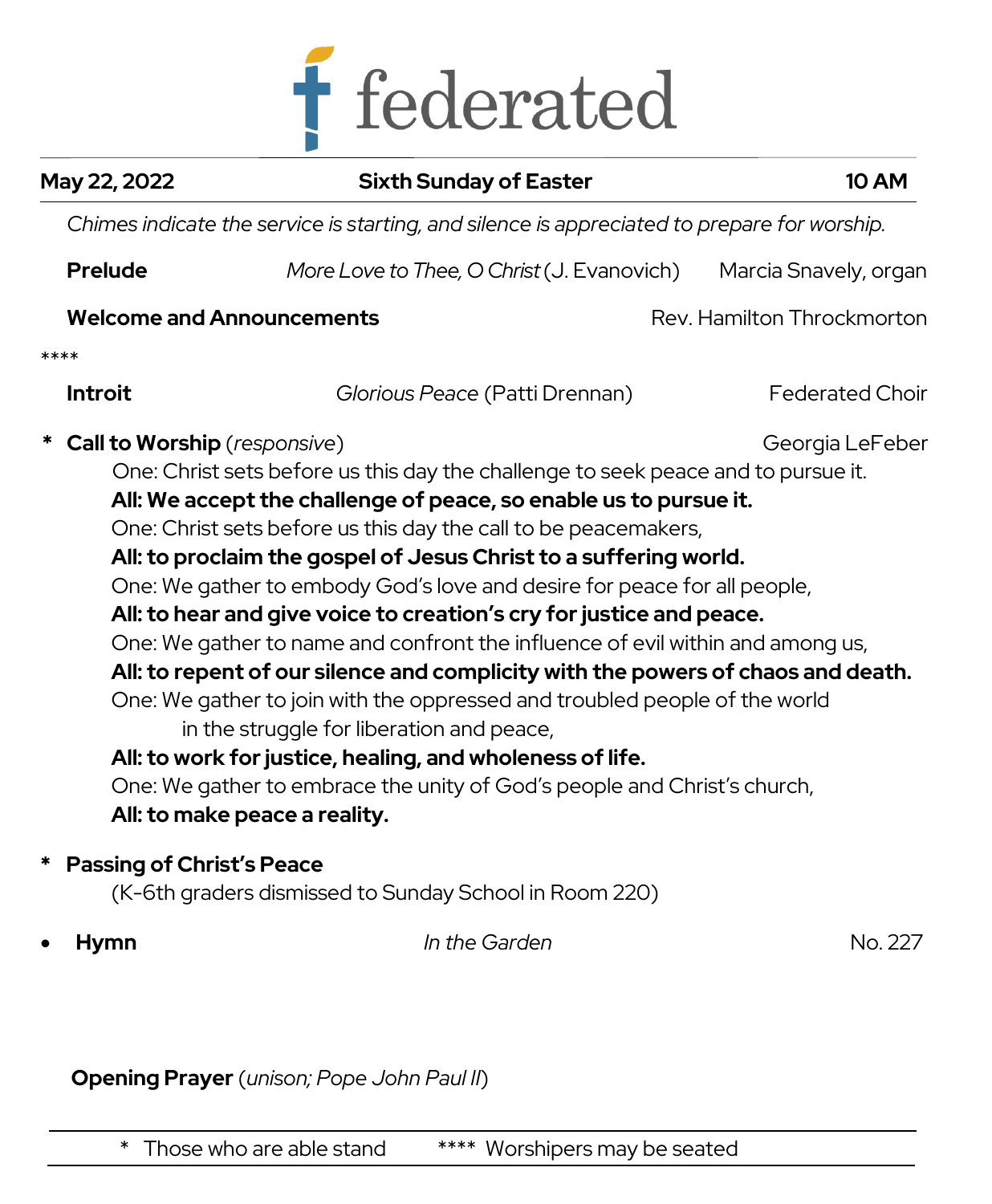Georgia LeFeber

**O God, Creator of the universe,** 

**who extends your concern over every creature** 

**and guides the events of history to goals of salvation, we acknowledge your love when you break the resistance of humankind and, in a world torn by strife and discord, you make us ready for reconciliation. Renew for us the wonders of your mercy;** 

**send forth your Spirit that she may work in the intimacy of our hearts, that enemies may begin to dialogue, that adversaries may shake hands** 

**and peoples may encounter one another in harmony.** 

**May all commit themselves to the sincere search for true peace which will extinguish all arguments,** 

**for charity which overcomes hatred, for pardon which disarms revenge. In Christ we pray. Amen** 

| <b>Generosity Impact Moment</b>                                                                                                                                                                                                                                                                                                                                                               | Pastor Betsy                      |                                          |  |  |
|-----------------------------------------------------------------------------------------------------------------------------------------------------------------------------------------------------------------------------------------------------------------------------------------------------------------------------------------------------------------------------------------------|-----------------------------------|------------------------------------------|--|--|
| <b>Invitation to Generosity</b>                                                                                                                                                                                                                                                                                                                                                               | Pastor Betsy                      |                                          |  |  |
| Anthem                                                                                                                                                                                                                                                                                                                                                                                        | His Peace Will Come (Craig Curry) | Federated Choir<br>Marcia Snavely, piano |  |  |
| <b>Prayers of Thanksgiving and Fellowship of Prayer</b><br>Pastor Betsy                                                                                                                                                                                                                                                                                                                       |                                   |                                          |  |  |
| <b>Lord's Prayer</b><br>Our Father, who art in heaven, hallowed be thy name.<br>Thy kingdom come, thy will be done, on earth as it is in heaven.<br>Give us this day our daily bread.<br>And forgive us our sins, as we forgive those who sin against us.<br>And lead us not into temptation but deliver us from evil.<br>For thine is the kingdom and the power and the glory forever. Amen. |                                   |                                          |  |  |
| *<br><b>Hymn</b>                                                                                                                                                                                                                                                                                                                                                                              | Be Still, My Soul                 | No. 566                                  |  |  |
| <b>Scripture</b>                                                                                                                                                                                                                                                                                                                                                                              | John 14:23-29                     | Rev. Throckmorton                        |  |  |
| <b>Sermon</b>                                                                                                                                                                                                                                                                                                                                                                                 |                                   | Rev. Throckmorton                        |  |  |

This Sanctuary is equipped with a **Hearing Loop system** that works with all **Telecoil-equipped hearing aids** to amplify sound with excellent clarity.